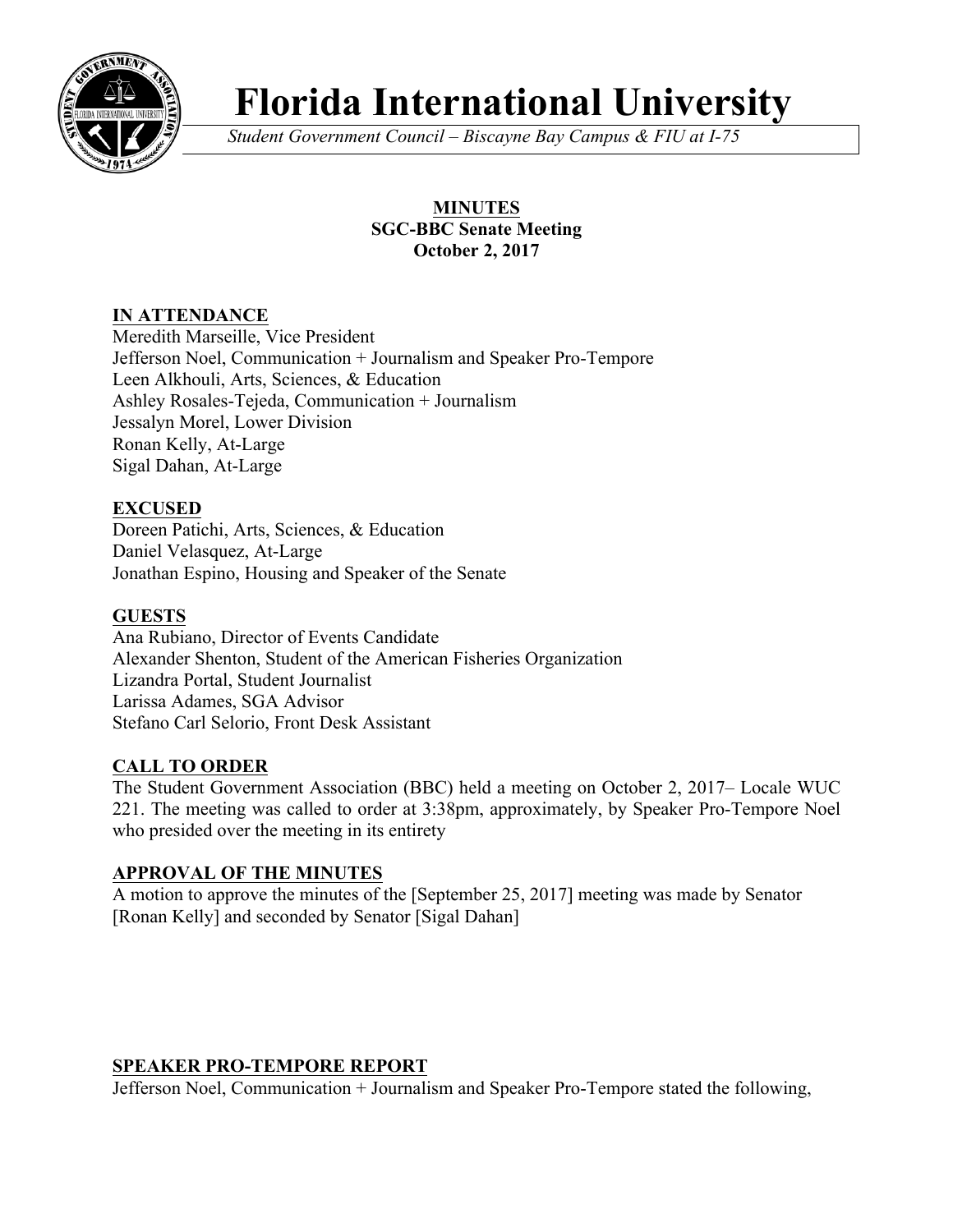- I. October 4 Las Vegas Shooting Visual Response
- II. October 5 Bingo Grocery
- III. October 24 Meet and Greet with the Dean

#### **VICE PRESIDENT REPORT**

Vice President Meredith Marseille stated the following,

I. Meeting up with the General Manager of Bayview

#### **FINANCE CHAIR REPORT**

Vice President Meredith Marseille stated the following:

I. Presentation of Financial Chair

#### **ADVISOR REPORT**

Vice President Meredith Marseille stated the following:

- I. October 6 9am-3pm Fall Retreat for SGA A. RSVPs are mandatory
- II. September 3 Student Leadership Summit
- III. November 2 Council/Reunion Meet & Greet

#### **NEW BUSINESS**

I. Director of Events A. Ana Rubiano, Director of Events Candidate

A motion to appoint [Ana Rubiano] for [Director of Events] was made by Senator [Ronan Kelly] and seconded by Senator [name]

The motion passed unanimously.

- AYE Jefferson Noel, Communication + Journalism and Speaker Pro-Tempore
- AYE Leen Alkhouli, Arts, Sciences, & Education
- AYE Ashley Rosales-Tejeda, Communication + Journalism
- AYE Jessalyn Morel, Lower Division
- AYE Ronan Kelly, At-Large
- AYE Sigal Dahan, At-Large
- II. Financial Appointments

#### A. Senator Leen Alkhouli

A motion to appoint [Senator Leen Alkhouli] to be part of the Finance Chair Committee was made by Senator [Ronan Kelly] and seconded by Senator [Sigal Dahan]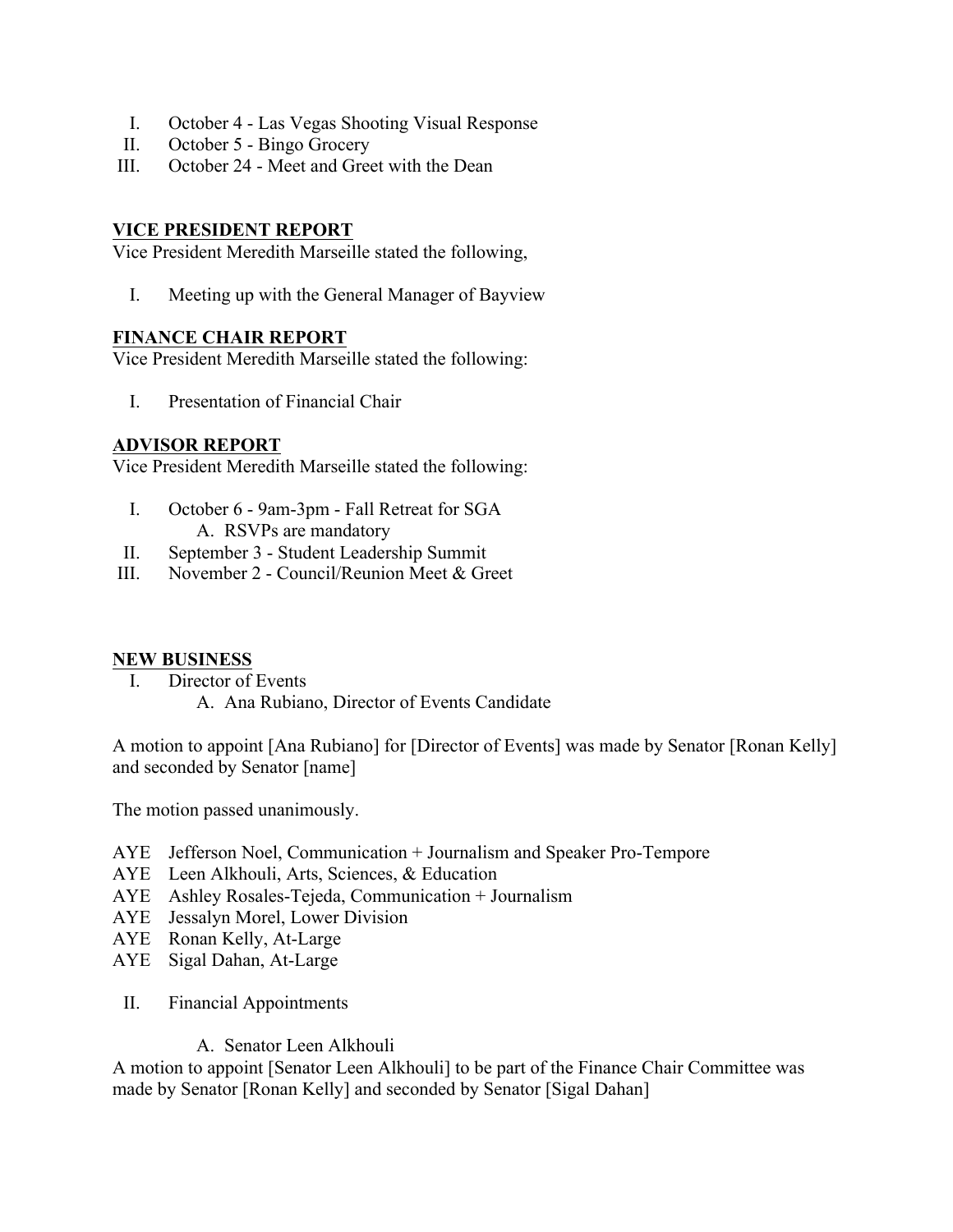The motion passed unanimously.

- AYE Jefferson Noel, Communication + Journalism and Speaker Pro-Tempore
- AYE Leen Alkhouli, Arts, Sciences, & Education
- AYE Ashley Rosales-Tejeda, Communication + Journalism
- AYE Jessalyn Morel, Lower Division
- AYE Ronan Kelly, At-Large
- AYE Sigal Dahan, At-Large
	- B. Senator Jessalyn Morel

A motion to appoint [Senator Leen Alkhouli] to be part of the Finance Chair Committee was made by Senator [Ronan Kelly] and seconded by Senator [Sigal Dahan]

The motion passed unanimously.

- AYE Jefferson Noel, Communication + Journalism and Speaker Pro-Tempore
- AYE Leen Alkhouli, Arts, Sciences, & Education
- AYE Ashley Rosales-Tejeda, Communication + Journalism
- AYE Jessalyn Morel, Lower Division
- AYE Ronan Kelly, At-Large
- AYE Sigal Dahan, At-Large
- III. Financial Requests
	- 1. Alexander Shenton, Student of the American Fisheries Organization
		- a. Requested for funds: \$150.00
		- b. Senator Kelly motioned to allocate \$150.00 to Alexander Shelton
		- c. Senator Rosales-Tejeda seconded the motion
			- i. Unanimous vote for "yay"
				- **1.** Jefferson Noel, Communication + Journalism and Speaker Pro-Tempore
				- **2.** Leen Alkhouli, Arts, Sciences, & Education
				- **3.** Ashley Rosales-Tejeda, Communication + Journalism
				- **4.** Jessalyn Morel, Lower Division
				- **5.** Ronan Kelly, At-Large
				- **6.** Sigal Dahan, At-Large

IV. Chair Nominations

A. Senator Ashley Rosales-Tejeda